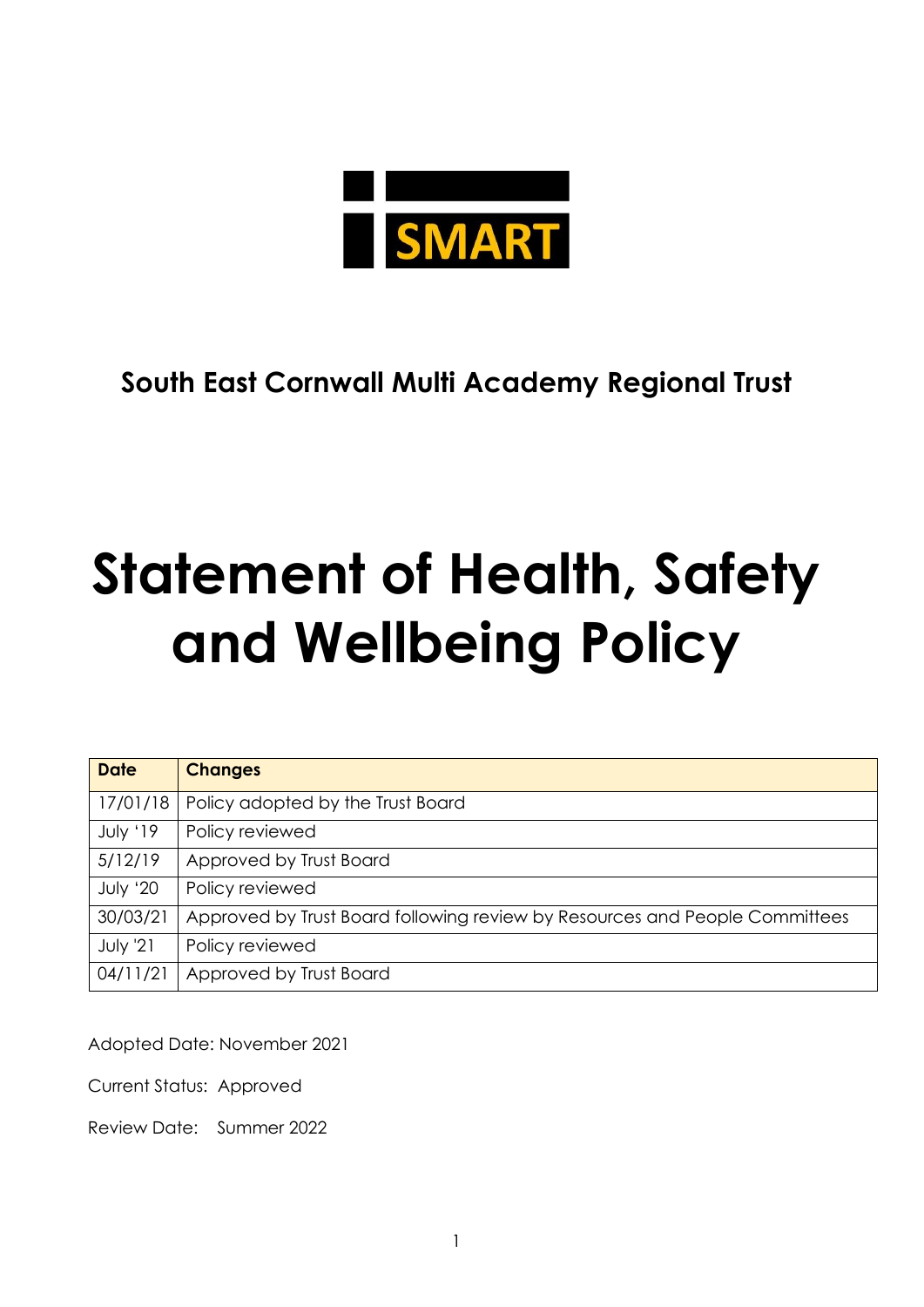# **Contents**

| 3              |
|----------------|
| 3              |
| 3              |
| 3              |
| $\overline{4}$ |
| $\overline{4}$ |
| 5              |
| 5              |
| 6              |
| 6              |
| 6              |
| 11             |
|                |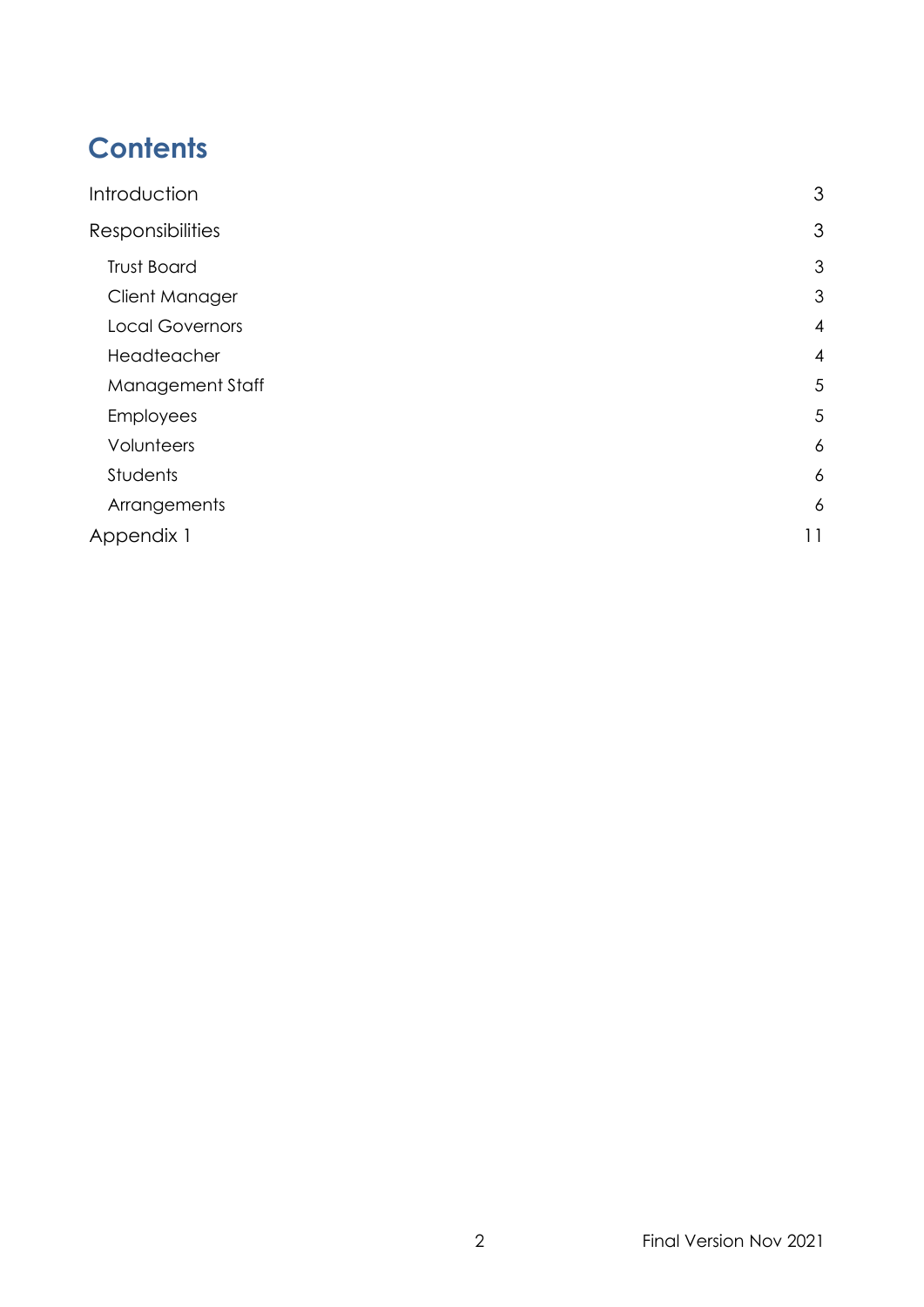# <span id="page-2-0"></span>**Introduction**

- 1. South East Cornwall Multi Academy Regional Trust recognises its legal and moral responsibilities to persons who may be adversely affected by the Trust's activities.
- 2. The Trust is committed to ensuring, by all reasonably practical means, the health, safety and wellbeing of its students, employees, volunteers, visitors and contractors involved with the activities of the Trust. The Trust will seek to ensure that its legal duties and policy objectives are complied with at all times.
- 3. All foreseeable risks associated with the Trust's activities will be identified and removed or controlled through a process of risk assessment and management.
- 4. All employees and volunteers will be given such information, instruction and training as may be necessary to enable the safe performance of their duties.
- 5. The Trust will seek to inform students' parents or carers of any health and safety issues relevant to their child.
- 6. The arrangements for health, safety and wellbeing are detailed in the Responsibilities section.
- 7. The Trust will ensure, as far as is reasonably practical, that this statement of policy, individual school policies and all supporting documents are kept up-todate. A formal review and re-adoption will be carried out by no later than 1 September 2021.
- 8. The Trust expects staff to use common sense to inform their actions alongside agreed and accepted practice as laid down in this document. This is in acknowledgement that unplanned and unpredictable events can occur which go beyond anything that can be reasonably expected or planned for.

# <span id="page-2-1"></span>**Responsibilities**

It is recognised that individuals and groups of individuals have responsibilities for health, safety and wellbeing across the Trust. The individuals and groups identified are expected to have read and understood the Trust's and their individual school's policies (see Appendix 1) and procedures for ensuring health, safety and wellbeing and to conduct their duties in accordance with them, including ensuring their policy aligns with this document and ensuring any significant changes are ratified by the Trust Board. Named individuals at Trust Board level with specific responsibilities are listed in Appendix 1. Named individuals with school level specific responsibilities are listed in that school's policy.

# <span id="page-2-2"></span>**Trust Board**

As employer and operator of the business, the Trust Board is responsible for setting the strategy and direction for health, safety and wellbeing across the Trust, including publication of the Statement of Health, Safety and Wellbeing Policy, monitoring and reviewing delivery and performance in each school and identifying and prioritising resources to deliver their strategy. The nominated Trust Board Trustee will provide at every Trust Board meeting a report detailing the above from the relevant Client Manager.

# <span id="page-2-3"></span>**Client Manager**

The Trust's Client Manager will support the nominated Trust Board Trustee and support individual schools in the delivery of their health, safety and wellbeing responsibilities.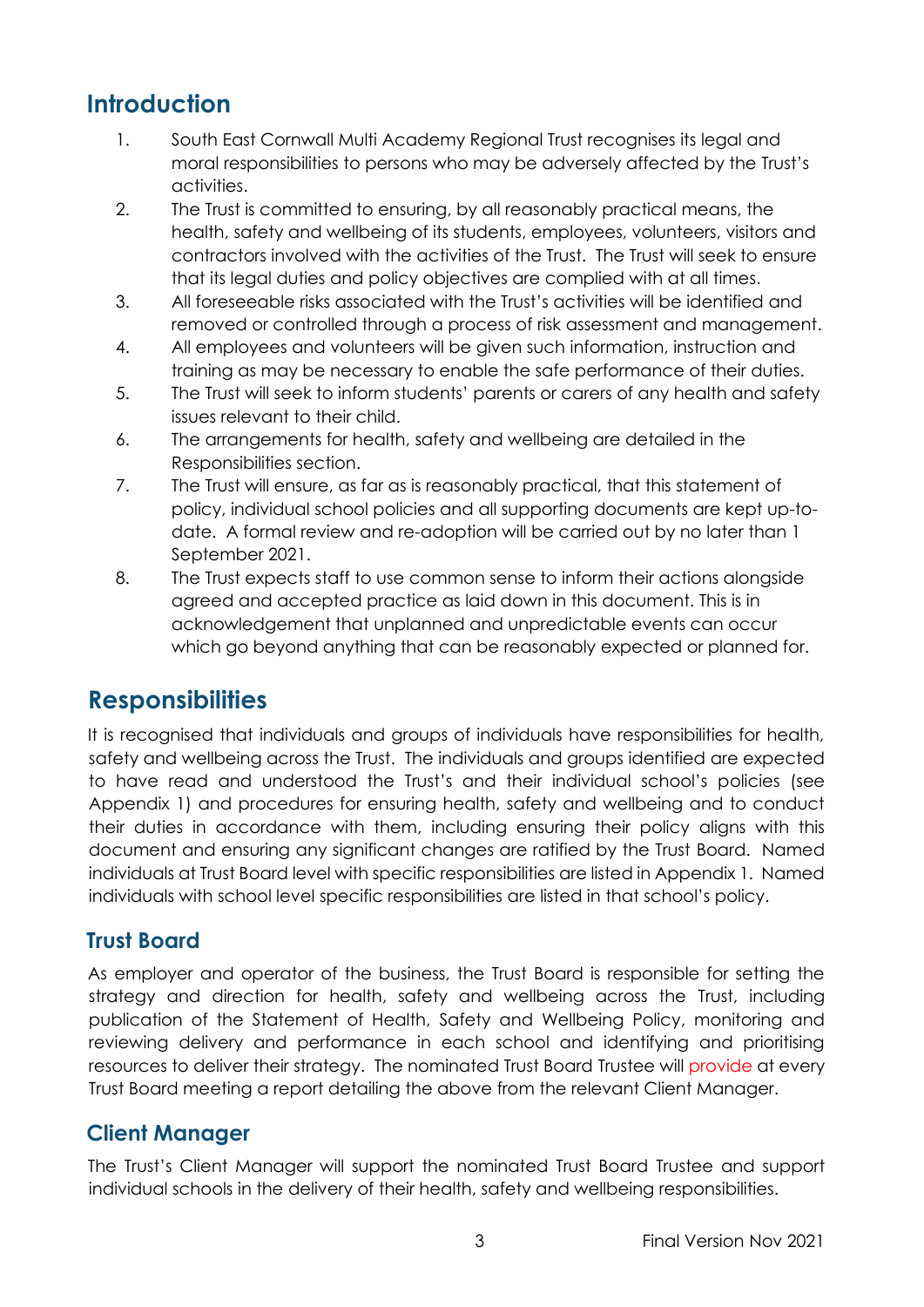## <span id="page-3-0"></span>**Local Governors**

Local Governors are given devolved responsibility from the Trust Board for ensuring that effective mechanisms and procedures are in place to enable the Trust Board to fulfil its responsibilities for health, safety and wellbeing. The Local Governing Committee will receive regular reports to enable them, in collaboration with the headteacher, to prioritise resources for health, safety and wellbeing issues.

The Local Governors will appoint a Health, Safety and Wellbeing Local Governor to receive information, monitor the implementation of policies, procedures and decisions and feedback on health, safety and wellbeing issues, as appropriate, to the Local Governing Committee, the Health, Safety and Wellbeing Committee, the Client Manager and the Trustees.

The Local Governing Committee will approve the school's Health, Safety and Wellbeing policy, which will be reviewed at least annually.

The Health, Safety and Wellbeing Local Governor is identified in the school's policy and signs the policy in conjunction with the headteacher.

### <span id="page-3-1"></span>**Headteacher**

The headteacher has responsibility for:

- Day-to-day management of all health and safety matters in the school in accordance with the health, safety and wellbeing policy;
- Nominating a lead person to ensure students with medical conditions are identified and properly supported in the school and to support staff who are implementing a student individual health care plan.
- Ensuring regular inspections are carried out; the person/s that will carry out the inspection each term are named in the school's policy.
- Submitting inspection reports, as appropriate, to the Local Governing Committee, the Health, Safety and Wellbeing Committee, the Client Manager and the Trustees;
- Ensuring action is taken on health, safety and wellbeing issues;
- Passing on information on health and safety matters to appropriate people;
- Carrying out accident investigations and reporting;
- Chairing the school's Health, Safety and Wellbeing Committee;
- Identifying and facilitating staff training needs;
- Liaising with local governors on policy issues and any problems in implementing the health and safety policy, escalating where necessary;
- Co-operating with and providing necessary facilities for trades union safety representatives;
- Providing necessary facilities for all employees to be consulted on health and safety matters;
- Where contracts are negotiated directly between the school and the contractor, the headteacher is also expected to monitor purchasing and contracting procedures, to ensure that their employer's health and safety policy is complied with.
- Ensure that the annual medical needs/asthma audit is updated annually or when an in-year child is admitted and that all medical information is passed on to the relevant staff.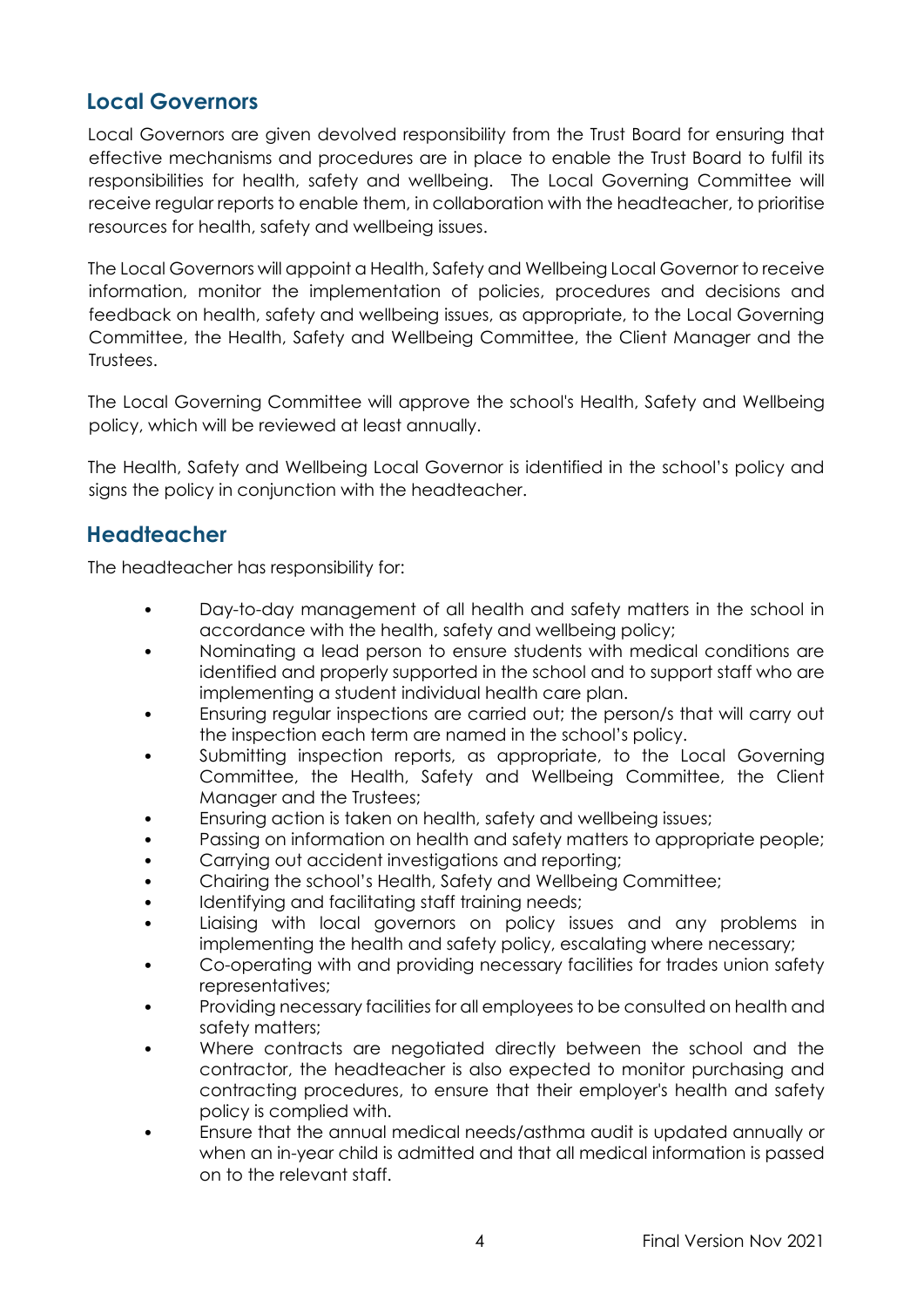The persons responsible for liaising with contractors undertaking major works in order to ensure that the risk due to having contractors on site is monitored and controlled are to be named in the school's policy.

The persons appointed with the authority of the headteacher to request action from the Contractor where conditions are considered to be unsafe are to be named in the school's policy.

# <span id="page-4-0"></span>**Management Staff**

Management staff have responsibility for:

- Day-to-day management of health, safety and wellbeing in accordance with their school's health and safety policy;
- Drawing up, reviewing regularly and communicating their departmental or subject-specific procedures;
- Carrying out regular inspections and making reports to the headteacher;
- Ensuring action is taken on health, safety and wellbeing issues;
- Arranging for the provision of staff training and protective equipment;
- Passing on to all relevant people all health, safety and wellbeing information;
- Acting on reports from staff, the headteacher, local governors, the Client Manager or Trustees;
- Ensuring that all necessary risk assessments are being carried out by, and shared with, all relevant staff (e.g. through standing item on department staff meeting agenda).

# <span id="page-4-1"></span>**Employees**

All employees have a general responsibility, so far as reasonably practical, to ensure the health, safety and wellbeing of themselves and others who may be affected by anything they do or fail to do. In particular, employees have a responsibility for:

- Checking classrooms/work areas are safe;
- Checking equipment is safe before use;
- Ensuring safe procedures are followed;
- Ensuring that they undertake or read all relevant risk assessments involving their students, colleagues, themselves, and where relevant, volunteers, contractors, visitors or members of the public;
- Ensuring protective equipment is appropriate, suitable, sufficient and used whenever needed;
- Participating in inspections and engaging with the relevant staff and the Health, Safety and Wellbeing Committee, as appropriate;
- Bringing problems to the relevant manager's or responsible person's attention;
- Following DfE guidance for violent students [\(guidance\);](https://assets.publishing.service.gov.uk/government/uploads/system/uploads/attachment_data/file/444051/Use_of_reasonable_force_advice_Reviewed_July_2015.pdf)
- Reading the poster 'Health and Safety Law what you need to know', which is displayed in each school.
- Undertaking general annual awareness training (mandatory for all staff).
- Undertaking the specialist training required for their role.

In addition, all employees have a responsibility to co-operate with the employer on matters of health, safety and wellbeing.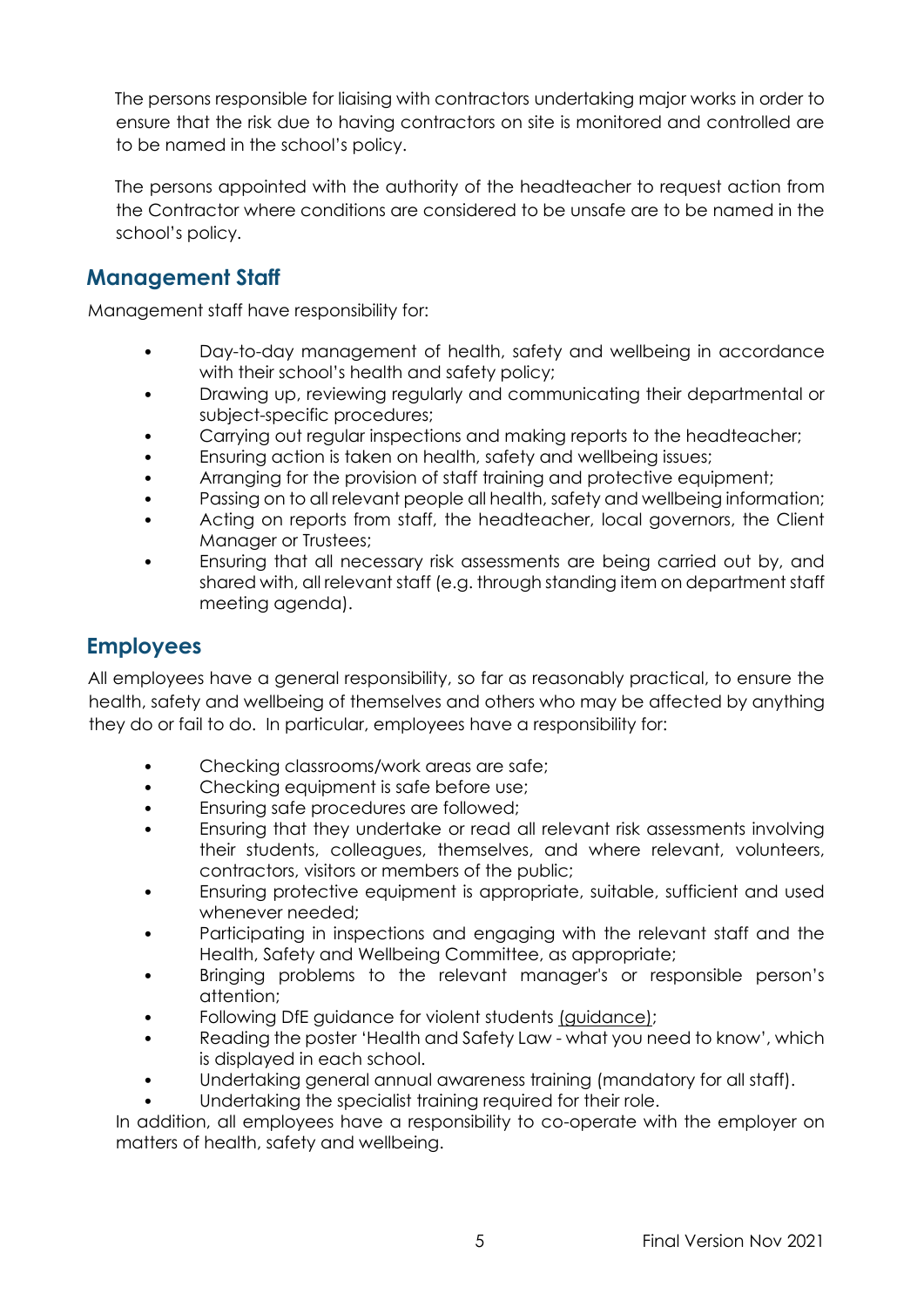# <span id="page-5-0"></span>**Volunteers**

All volunteers have a general responsibility, so far as reasonably practical, to ensure the health, safety and wellbeing of themselves and others who may be affected by anything they do or fail to do.

Volunteers have a responsibility to act in accordance with the school's policies and procedures for health, safety and wellbeing and to report any incident or defective equipment to a member of staff immediately.

Volunteers are expected to act only under the supervision of a qualified teacher or a member of SLT when working with students.

Volunteers are also expected to read and implement the staff code of conduct supplied to them.

# <span id="page-5-1"></span>**Students**

Student health, safety and wellbeing remains the responsibility of those adults providing supervision.

Through their curriculum and other suitable opportunities, students will be educated in the fundamentals of being healthy, staying safe and developing a culture of long-term wellbeing, including through the identification and management of risk.

## <span id="page-5-2"></span>**Arrangements**

Each school will be develop its own policy and procedures that address the specific needs and context of the setting, in conjunction with the following guidance:

- a. First aid
	- schools will assess their need for first aid provision following the [HSE's first aid needs](https://www.hse.gov.uk/firstaid/needs-assessment.htm)  [assessment guidance](https://www.hse.gov.uk/firstaid/needs-assessment.htm) to identify the minimum number of fully qualified first aiders to hold a Level 3 first aid at work qualification;
	- in order to provide adequate emergency first aid on trips, visits and extra-curricular activities, schools can approve other staff to undertake Level 2 emergency first aid training;
	- schools will appoint a first aid coordinator, and a reserve.
- b. Administration of medicines and treatments
	- schools will appoint a person to oversee medication and control access;
	- medication held by the school on behalf of students will be stowed in a locked container (including a refrigerator, where required);
	- medication will only be administered to students with parental consent and by staff that have undertaken medication training;
	- template forms are available [here.](https://assets.publishing.service.gov.uk/government/uploads/system/uploads/attachment_data/file/349437/Supporting_pupils_with_medical_conditions_-_templates.docx)
- c. Students with special medical needs Individual Health Care Plans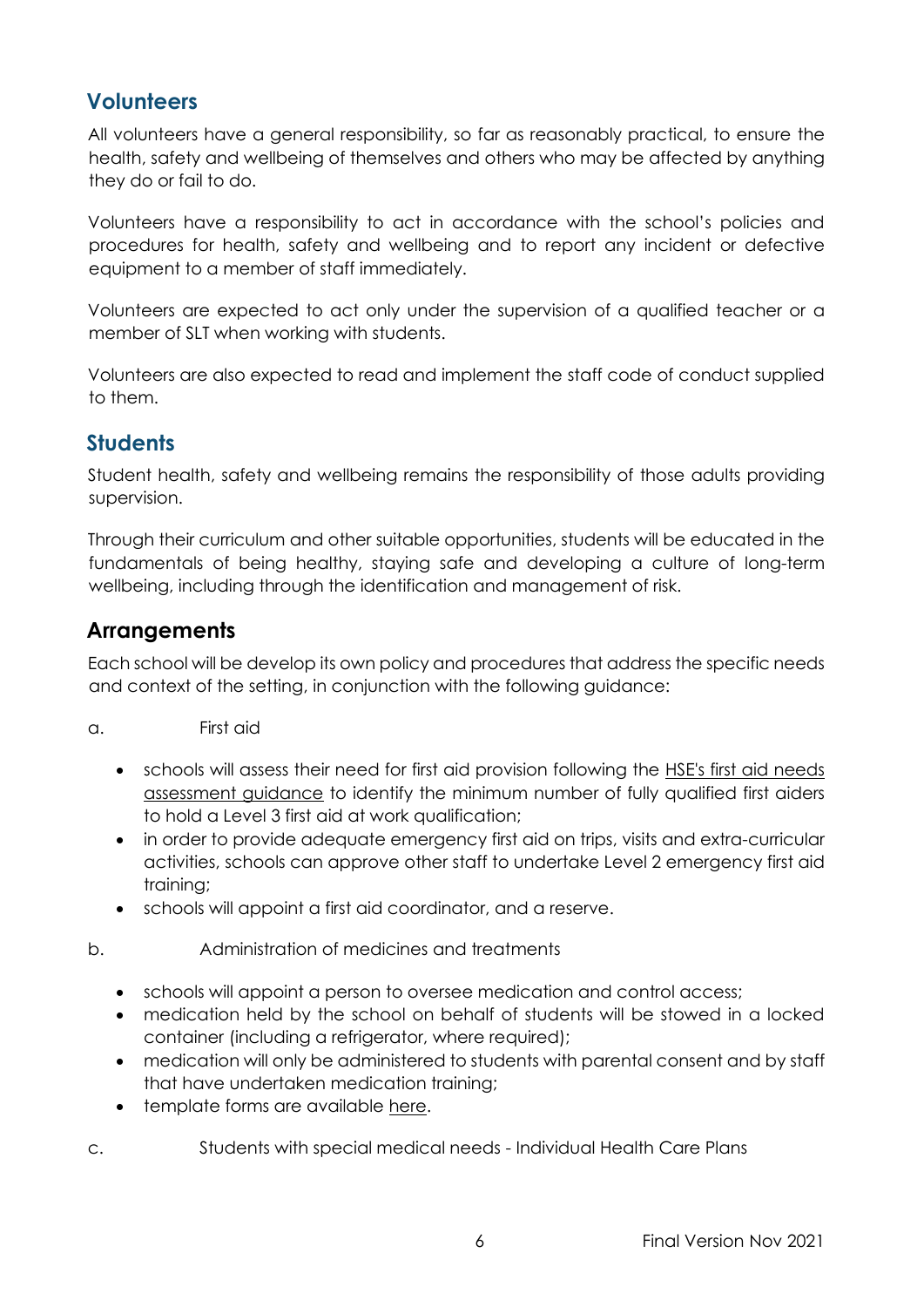- schools will make appropriate arrangements for students that are regarded as having special medical needs in order to support them in managing their attendance and in accessing the curriculum and extra-curricular activity;
- schools will agree and document these arrangements in the student's Individual Health Care Plan;
- template forms are available [here.](https://assets.publishing.service.gov.uk/government/uploads/system/uploads/attachment_data/file/349437/Supporting_pupils_with_medical_conditions_-_templates.docx)

#### d. Accidents

- schools will appoint an accident reporting officer to report via [AssessNet](https://www.assessweb.co.uk/version3.2/security/login/frm_lg_entry.aspx) all accidents, incidents or near misses arising from the school's activities that involve students, staff, volunteers, visitors, contractors or members of the public;
- schools will appoint an accident investigator to ensure that all accidents, incidents or near misses are investigated and recorded on [AssessNet](https://www.assessweb.co.uk/version3.2/security/login/frm_lg_entry.aspx) and that any lessons identified are shared with the relevant persons;
- schools will review accident reporting statistical information to identify any trends in order to inform any preventative or mitigating action.

#### e. Fire

- the school's Health, Safety and Wellbeing Governor and the Headteacher are responsible for organising the Academy's fire precautions;
- schools will appoint a Fire Precautions Officer to be responsible for:
	- o arranging fire evacuation drills (at least once every term);
	- o recording the significant results of the fire evacuation drills;
	- o ensuring that the Fire Log is kept up-to-date
- schools will review their fire risk assessment at least annually and upon any change that might impact on established fire precautions;
- schools will arrange a Personal Emergency Evacuation Plan (PEEP) for any person (student, staff, visitor) that may not be able to evacuate the building efficiently in an emergency, including for those temporary impairments.

#### f. Electricity

- schools will arrange for fixed wiring installations to be checked and recertified every 5 years;
- schools will make arrangements for the testing of portable appliances at a frequency relevant to the equipment and its use.

#### g. Work equipment

- all work equipment must be purchased from a reputable supplier, taking into account installation requirements, suitability for purpose, positioning and/or storage, security, maintenance requirements, testing, training and procedures for the safe use of the equipment.
- staff must not use new items of work equipment until appropriate training has been completed.

h. Display screen equipment (DSE)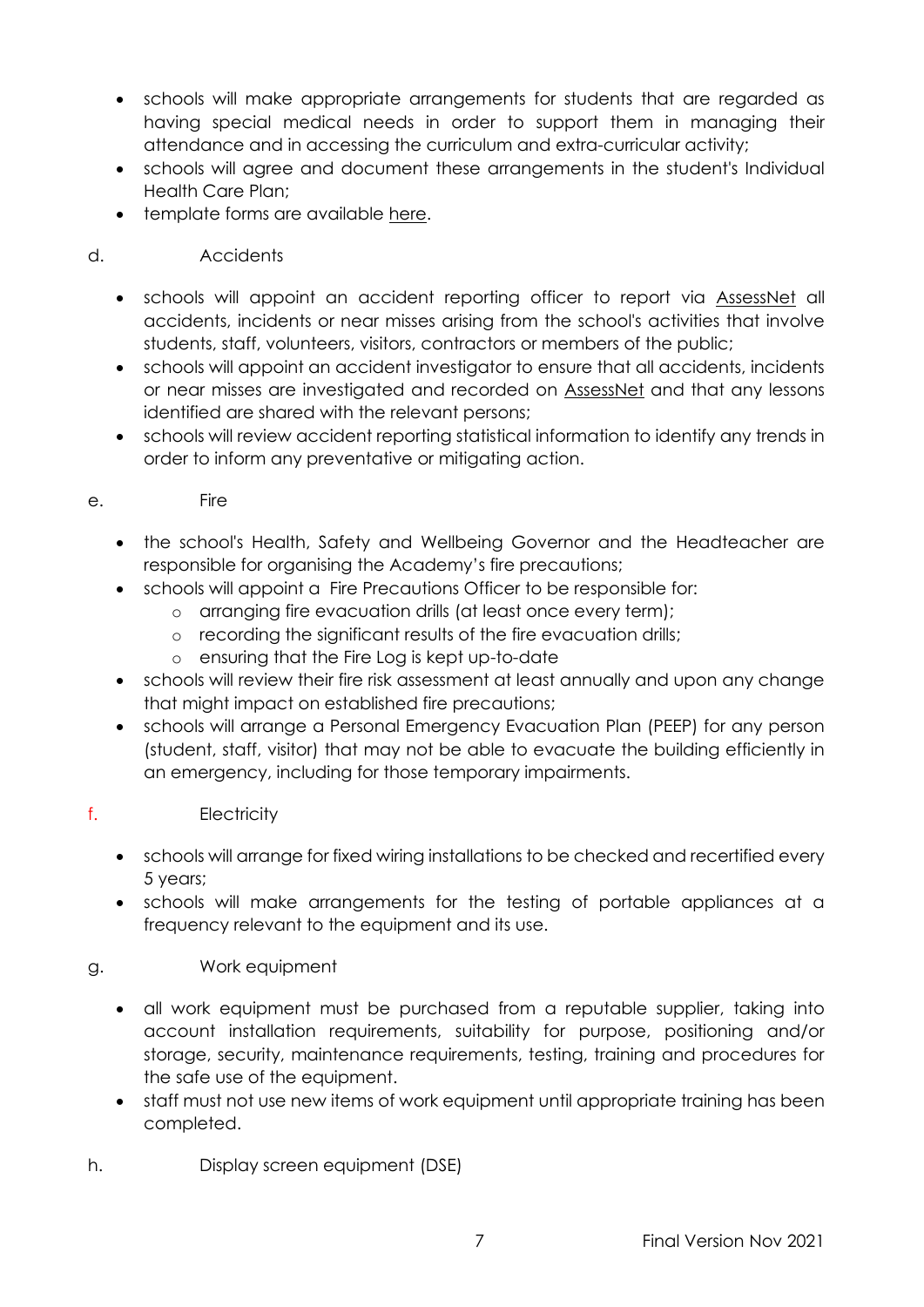- staff that regularly use DSE as a significant part of their normal work (daily, for continuous periods of an hour or more) are known as DSE users and they must undertake a formal DSE assessment (and again at any change of location);
- DSE regulations do not apply to staff who use DSE infrequently or for short periods of time, although the same controls may still be useful for these staff;
- DSE considerations and controls apply equally when working from home, although a formal DSE assessment is not required;
- schools will provide information, training, eye and eyesight tests (on request from DSE users) and funding towards specific corrective spectacles if needed specifically for DSE work beyond the normal prescription;

#### i. Working alone

- schools will assess and minimise the risks where staff are required to work on their own, including remotely on an occupied site, taking into consideration factors such as personal security, access to first aid, emergency notification and/or response,
- j. Violence and aggression
	- schools should assess and mitigate the risk of violence of aggression towards staff and members of their learning community;
	- all violent and aggressive incidents must be reported and recorded (via [AssessNet\)](https://www.assessweb.co.uk/version3.2/security/login/frm_lg_entry.aspx) and support provided to victims;
	- in dealing with violent and aggressive students where de-escalation strategies have not worked, staff must adhere to the [DfE guidance on the use of reasonable force,](https://assets.publishing.service.gov.uk/government/uploads/system/uploads/attachment_data/file/444051/Use_of_reasonable_force_advice_Reviewed_July_2015.pdf) which is aimed at the safe and effective control of students.
- k. Arrangements for supervision of students
	- schools should publish (via their policy) the core times at which students will be under their care and supervision and staff this accordingly;
	- where there are variations that exceed the published times, such as extra-curricular activity, schools must ensure that adequate supervision ratios and supporting functions are maintained.
- l. Risk assessment
	- schools must ensure that risks are assessed and that the resultant mitigating actions are implemented in order to eliminate or minimise to an acceptable level the potential for any harm to arise from the school's estate, facilities, equipment or activities;
	- all risk assessments must be recorded in writing and shared with all those affected.
- m. Personal protective equipment (PPE)
	- schools will provide PPE for staff and students, as identified via the risk assessment process;
	- staff and students will wear the PPE whenever this is required.
- n. The Control of Substances Hazardous to Health (COSHH)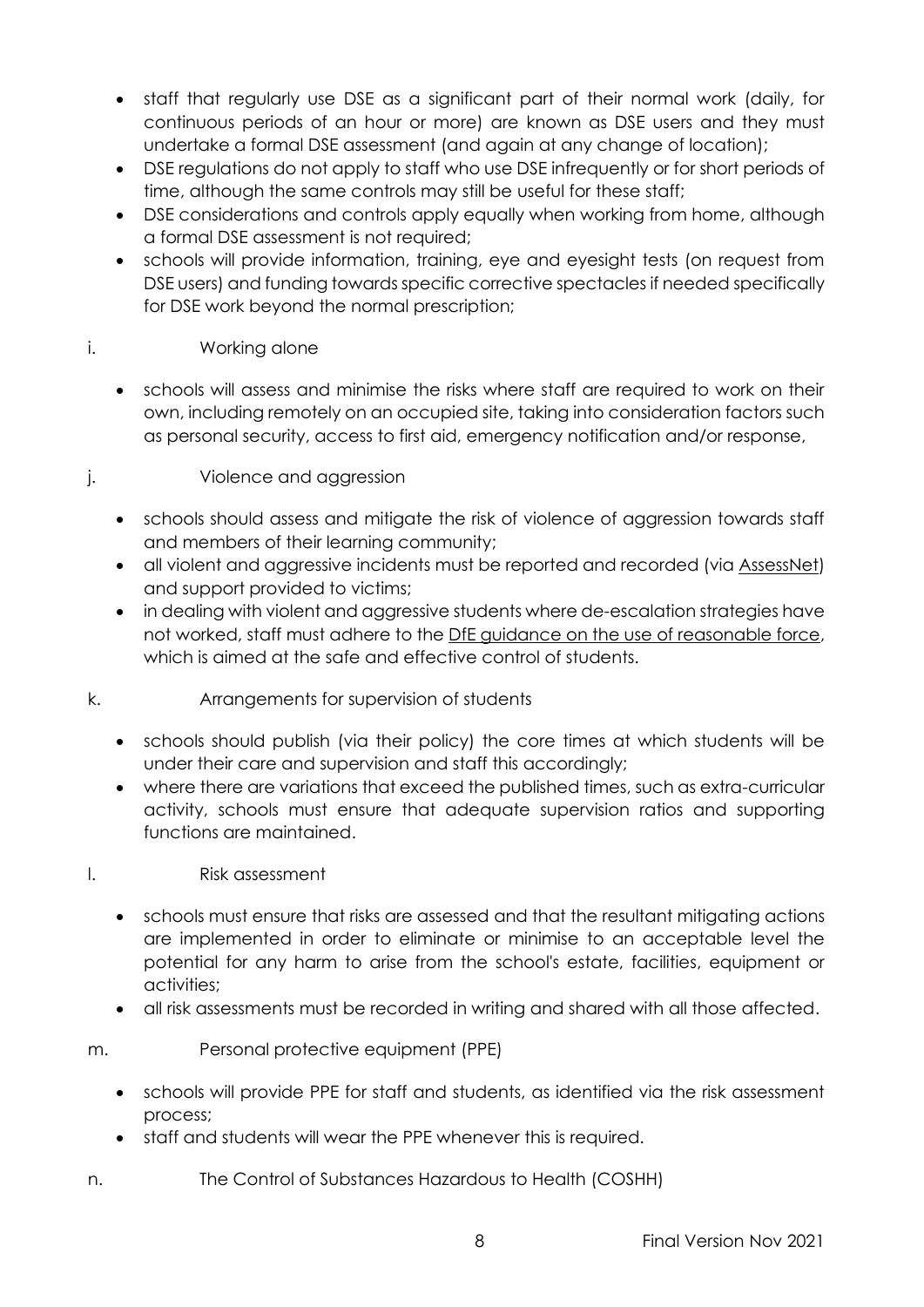• schools will appoint a COSHH coordinator who will record all COSHH items using the Cornwall Council COSHH assessment system known as CARQ and ensure that COSHH assessments are seen and understood by those staff that are exposed to the product/substance.

#### o. Asbestos

- schools will engage expert bodies to inspect their premises for the presence (or potential presence) of asbestos;
- where asbestos is present (confirmed or potential), schools must ensure that:
	- o key staff are trained in asbestos awareness;
	- o the premises are inspected regularly by experts;
	- o the management plan is reviewed and updated at each inspection;
	- o the management plan states the risk control mechanisms;
	- o procedures for managing work on site requires the asbestos register to be reviewed and signed by those undertaking work on the fabric of the building;
	- o any asbestos bearing materials will be safely removed.

#### p. Working at height

• schools are to ensure that only those staff trained to work at height undertake such work and use the appropriate equipment to a commercial standard.

#### q. Manual handling

- all staff must undertake manual handling awareness training (including online training) and only undertake tasks that are within their personal limits;
- staff that regularly move large, heavy or bulky items and those that use the associated handling equipment are to undertake face to face training.

#### r. Arrangements for procuring contractors

• schools are to ensure that checks are undertaken to assure the competence of any contractor or external agency that undertakes work on the school estate.

#### s. Wellbeing

- schools must consider the general, long-term care of students and staff;
- for students, schools must offer information on maintaining their physical and mental wellbeing, through the curriculum and by providing specialist staff and/or relevant sianpostina;
- for staff, schools should provide access to relevant information and support services, including professional supervision for those in highly stressful roles, such as safeguarding;
- we recognise the specific impact that COVID-19 may have had on the mental wellbeing of some of the members our learning community and resources can be accessed here:
	- o MindEd [Coronavirus Resilience Hub](https://covid.minded.org.uk/) to support staff in managing their mental wellbeing.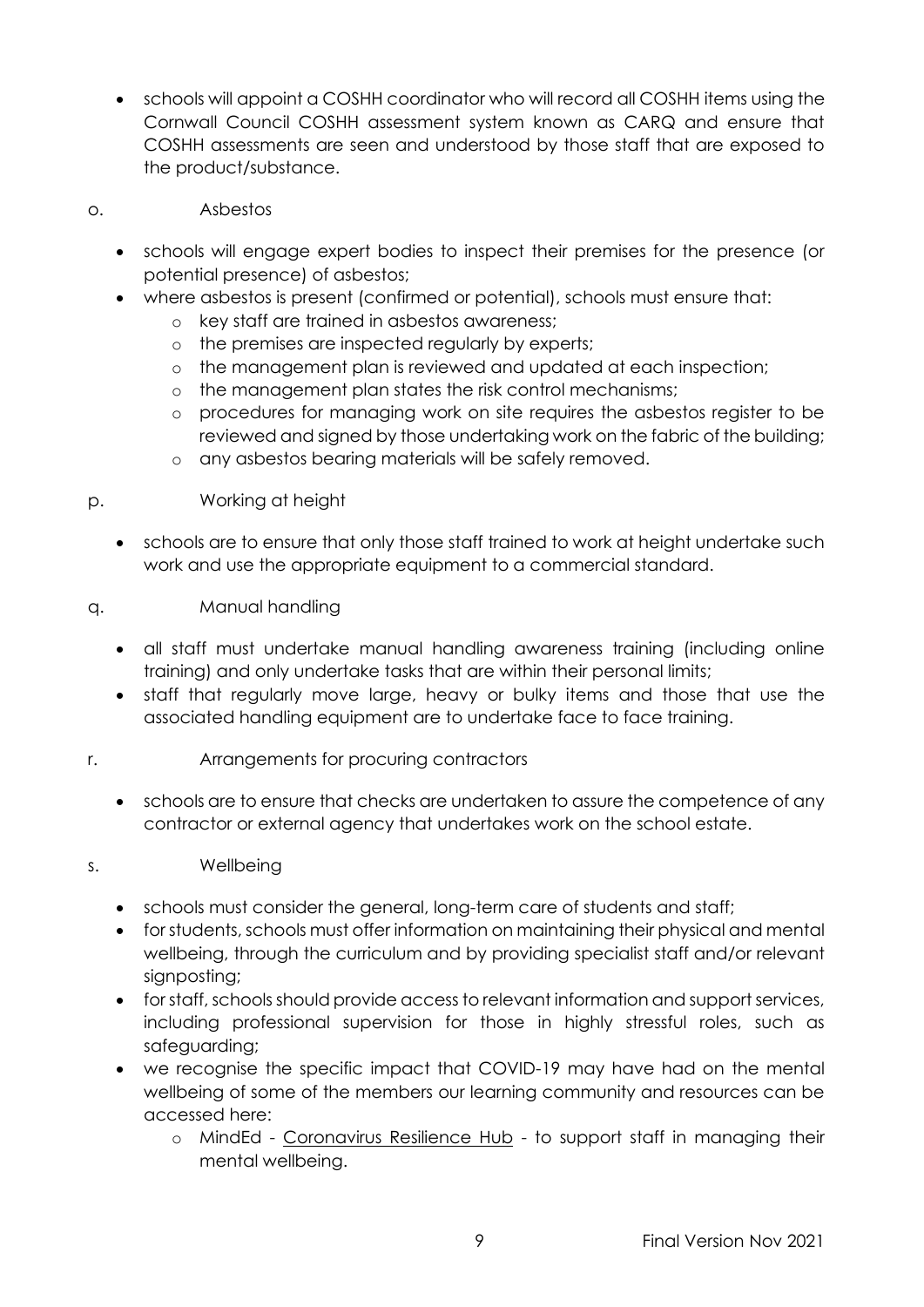o The Anna Freud Centre - [advice for professionals](https://www.annafreud.org/coronavirus/) - working with children and young people during the coronavirus (COVID-19) outbreak.